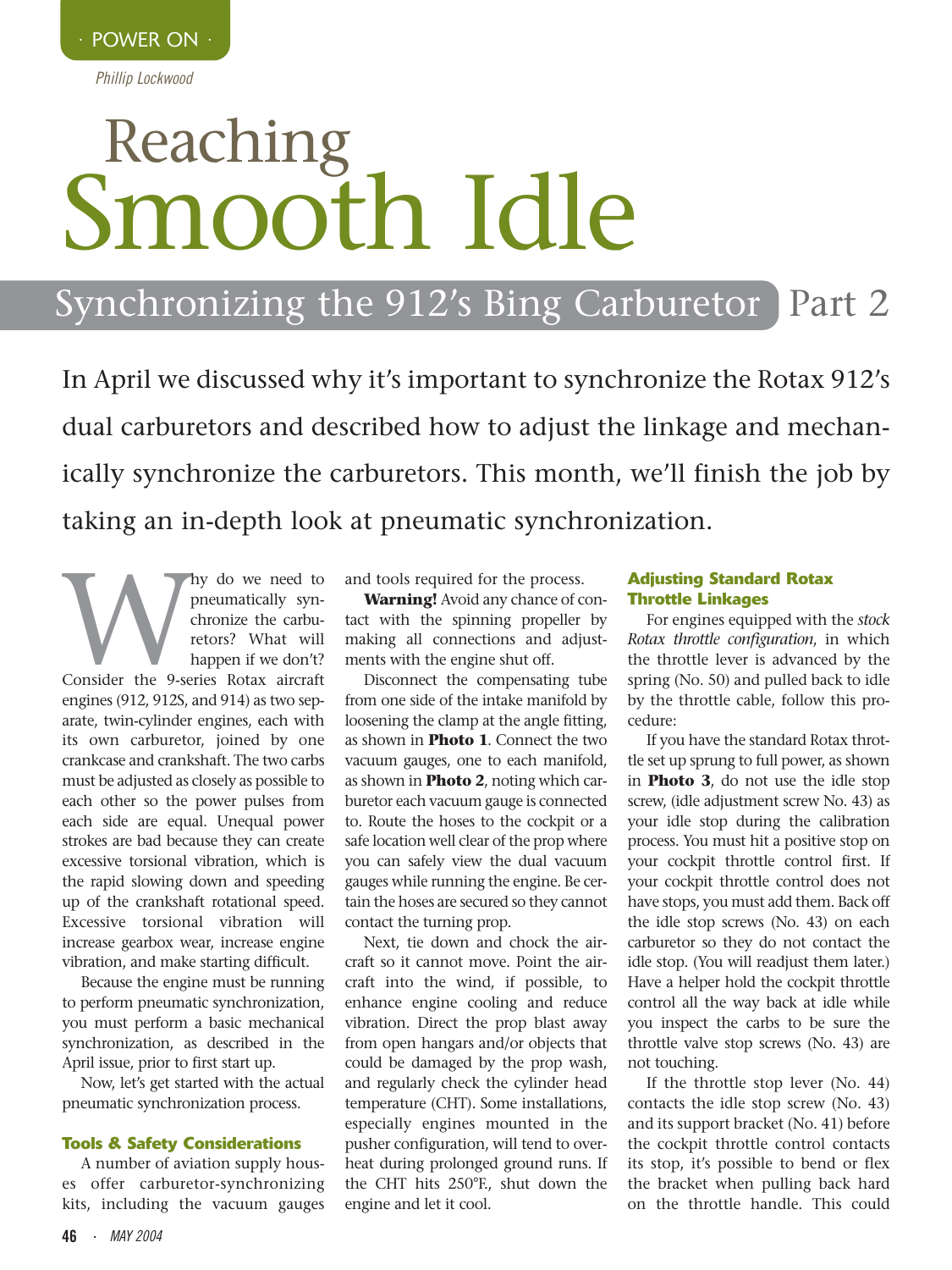

allow the engine idle speed to drop much lower than intended, causing the engine to shake violently and even stop. If this has happened to you on short final, while pulling back on the throttle handle hoping for some magical in-flight braking, now you know the likely cause.

Start the engine and adjust the throttle to produce about 2000 rpm. Never let the idle drop below 1400 rpm while making these adjustments, as the engine will run rough and possibly cause damage to the gearbox. The vacuum gauge needles may oscillate. Adjust the two in-line valves to stabilize the vacuum gauge needles as shown in **Photo 2.** Close the valves just enough to steady the needle and then rev the engine between 2000 and 3000 rpm to make certain the needles still respond. If they do not, you have closed the valves a bit too much. Adjust the throttle linkage at the cable housing adjustment screw (No. 58) to produce equal vacuum on both carbs with the idle at 1800 rpm. Make sure the cockpit throttle control is at its idle stop.



**Standard Rotax throttle configuration at full power.**

The engine needs to be near normal operating temperature before making final adjustments. It will gain 200 rpm to 300 rpm as it warms up. If you begin this adjustment process when the engine is cold, it will probably be warm

by the time you figure out what you're doing.

If the vacuum gauge readings are not equal, the carb with the lower vacuum reading is set at a higher throttle position.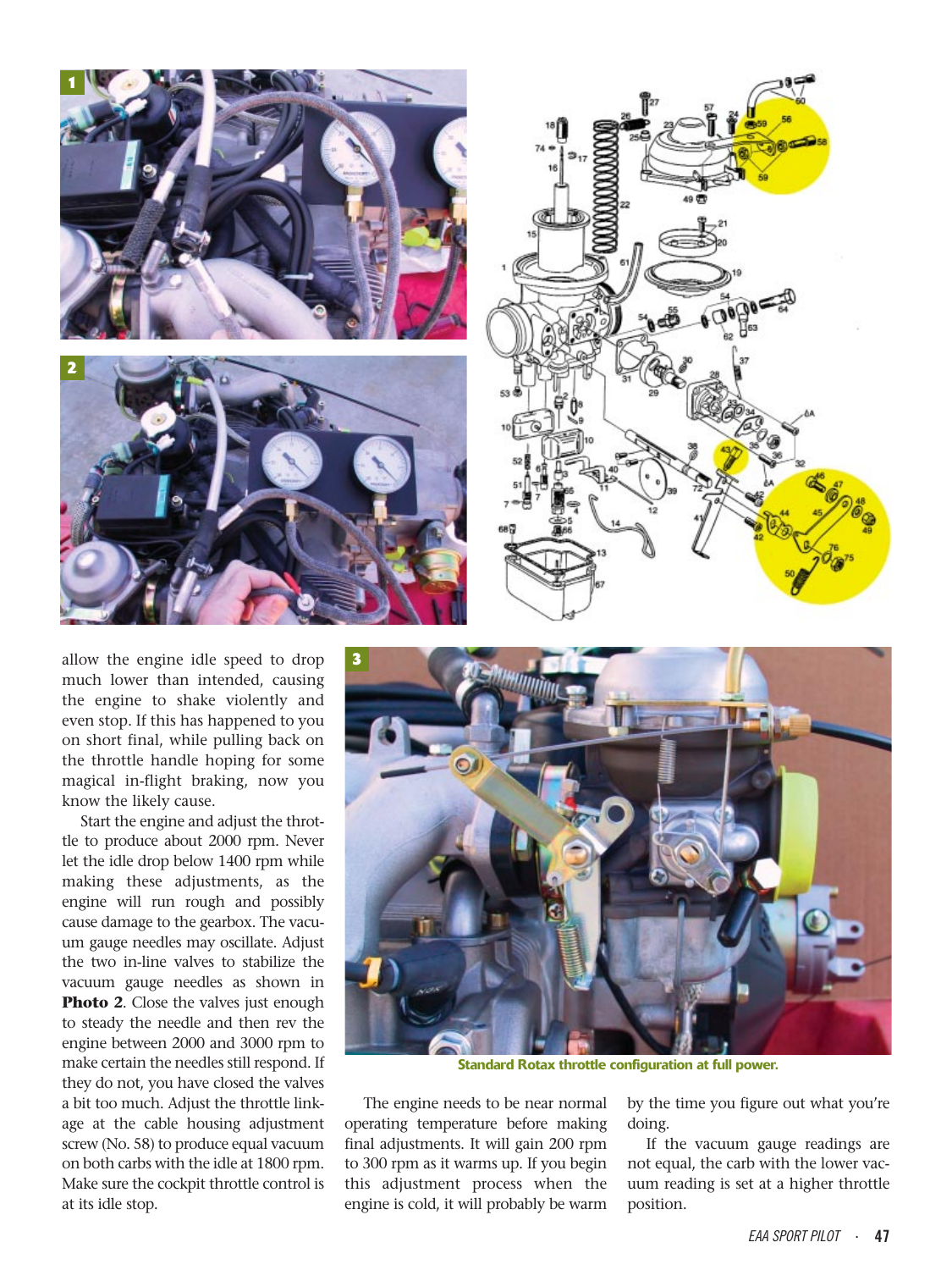

*If the idle rpm is higher than 1800*, retard the carb with the lower vacuum reading.

*If the idle rpm is lower than 1800*, advance the throttle on the carb with the higher vacuum reading.

Once you have adjusted the carbs to produce equal vacuum with the idle adjusted to 1800 rpm you're nearly finished with the synchronization process. Advance the throttle and watch the vacuum gauges. If you have a sound throttle linkage the two gauges should remain close to each other. Then adjust the idle stop screw (No. 43) using a thin shim (approximately .002 inch) to just touch the throttle stop at idle. Again, make sure the cockpit throttle control is hard against its idle stop when you make this last adjustment. Reconnect the compensating tube and you're ready to go flying.

#### **Adjusting Modified Throttle Linkages**

For engines with *modified throttle linkages* where the carb throttle valve lever is advanced by the throttle

**Modified throttle configurations at idle.**

cable and returned to idle by the spring, as shown in **Photo 4**, follow this procedure.

This set up can make full use of the idle stops and has the potential advantage of providing a smooth idle even if the throttle linkage goes out of adjustment. That's good because keeping the carbs synchronized at low rpm is most important. Idling below 1800 rpm and/or with the carbs out of synchronization is what causes most gearbox wear. Before beginning, have a small amount of slack in the throttle cables at the idle throttle position. Start by setting your idle to 1800 rpm with the engine near normal operating temperature. Make adjustments to the idle stop screw (No. 43). If you are reducing the rpm, check that you still have some slack in the throttle cable at idle.

Install the vacuum gauges as described previously. Start the engine and adjust the throttle to produce about 2000 rpm. Never let the idle drop below 1400 rpm while making these adjustments, as the engine will run rough and possibly cause damage to the gearbox. The vacuum gauge needles may oscillate. Adjust the two in-line valves to stabilize the vacuum gauge needles as shown in **Photo 2**. Close the valves just enough to steady the needle and then rev the engine between 2000 and 3000 rpm to make certain the needles still respond. If they do not, you have closed the valves a bit too much.

With the engine at operating temperature, adjust the idle rpm to 1800. If the gauges are not equal, the carb with the lower vacuum reading is set at a higher throttle position.

*If the idle rpm is higher than 1800*, retard the carb with the lower vacuum indication.

*If the idle rpm is lower than 1800*, advance the throttle on the carb with the higher vacuum indication.

After you have adjusted the idle stop screws to produce equal vacuum readings with the idle adjusted to 1800 rpm, adjust the throttle linkage above idle, using the cable housing adjustment screw (No. 58 and 59) to balance the carbs. This task can be performed at about 2500 rpm. Adjust the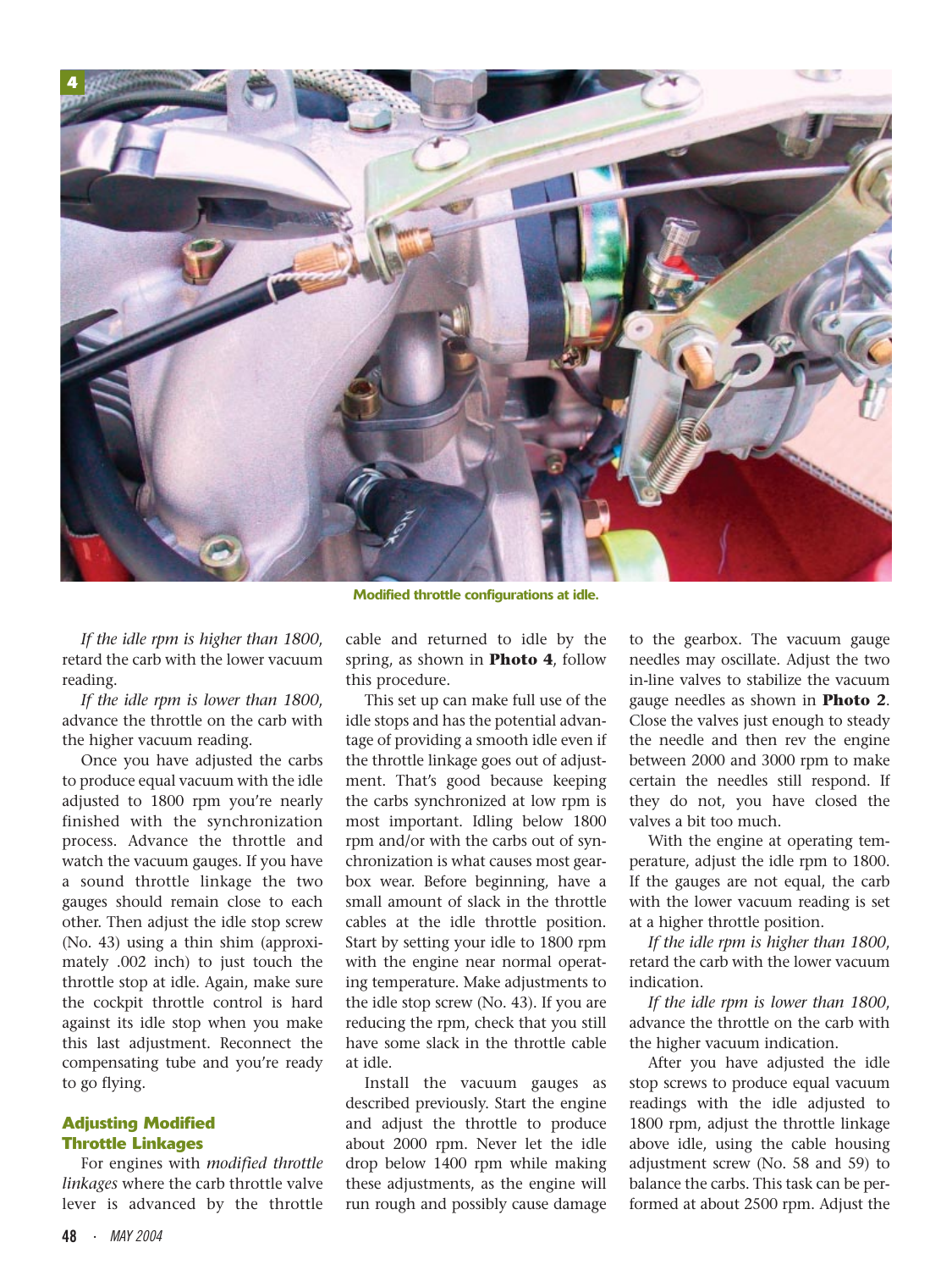linkages to produce equal vacuum readings. Once this adjustment has been completed, the carbs should have the same vacuum at all power settings, if your throttle linkage is sound. But remember, it's more critical to have the same vacuum readings at lower rpm.

After you have achieved synchronization at above idle settings, make sure you still have a small amount of slack in both throttle cables at idle. Then, with the engine off, advance the cockpit throttle control to the full position and confirm that the cockpit control hits its stop before or at the same time as the carburetor throttle valve lever (No. 45) hits the carb-mounted full throttle stop. It's acceptable if the throttle valve lever falls 1/16-inch or so shy of hitting the full throttle stop on the carburetor. Remove the vacuum lines from your carb balancing equipment and reconnect the compensation tube that runs between the two manifolds.

#### **Post-Adjustment Tasks**

When you've completed the pneumatic synchronization process, trim the excess throttle cable where it attaches to the carb throttle valve lever on each carb. Use specially designed cable cutters to achieve a clean cut. Leave about 1 inch of cable beyond the final point of attachment and seal the end with a 5/8-inch long piece of 1/8-inch diameter heatshrink material.

Use safety wire to lock the cable housing to the adjuster as shown in **Photo 4**. This is important for the non-standard throttle setups as there will be a small amount of slack in the cable at idle, which could allow the cable housing to unseat from the cable housing adjustment screw (No. 58).

Dab a drop of engine oil from your dipstick on the cable pivot point where it attaches to the throttle valve lever. Make a habit of doing this whenever you check your oil level to prevent the pivot point from sticking.

Now, let's go flying.



www.duat.c

**O**dustic